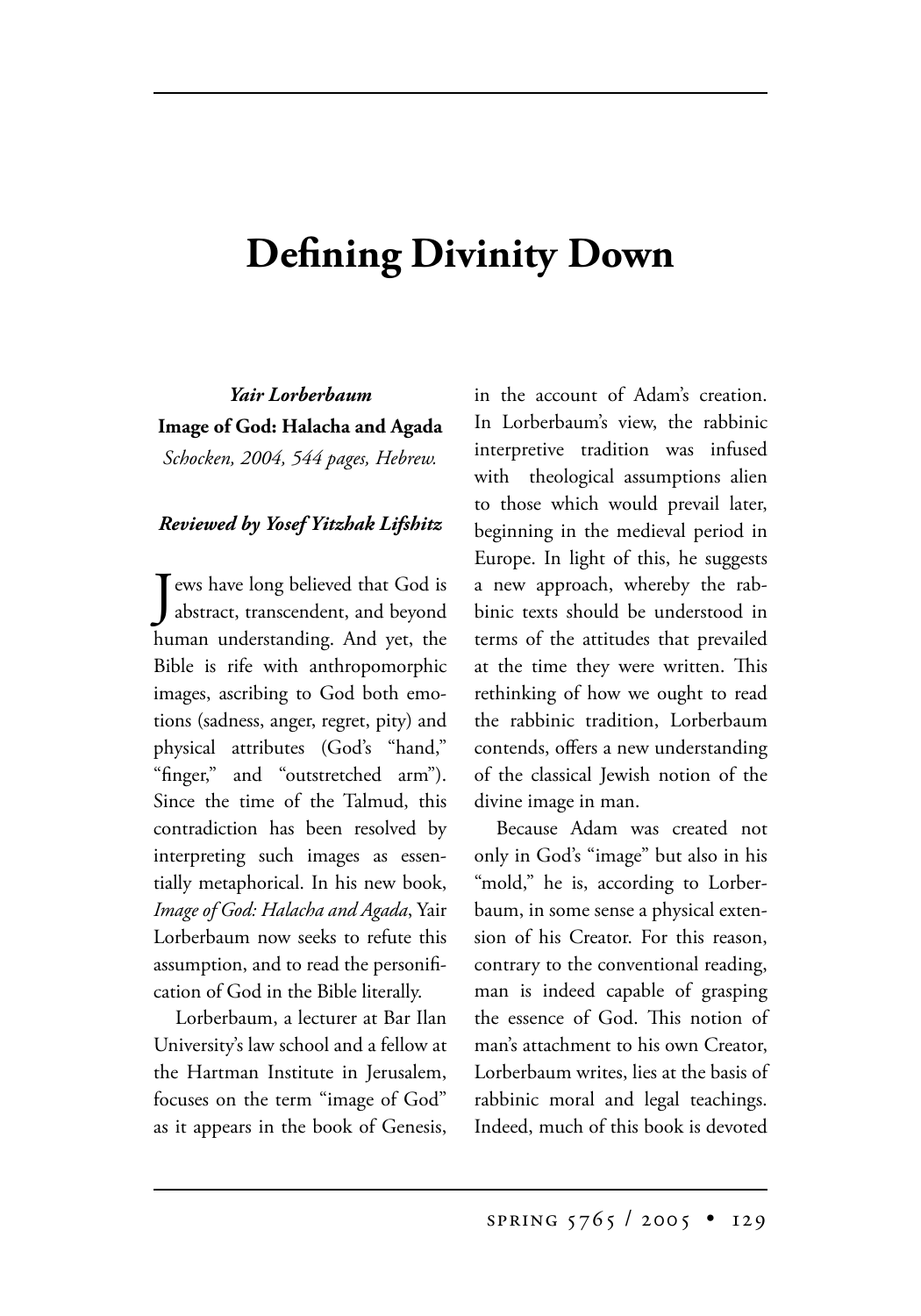to a discussion of the halachic implications of being created in God's image—how it affects, for example, the biblical imperative to procreate, or the way we are to treat prisoners on death row.

But Lorberbaum's primary innovation is his treatment of the legendary literature, or agada, in which many of the sources dealing with the image of God are to be found. Concerning the relationship between halacha and agada, Lorberbaum employs a model borrowed from the legal philosopher Ronald Dworkin, who distinguishes laws from the principles that inspire them. Similarly, Lorberbaum argues that while Jewish law governs the minutiae of how one is to live, the homiletic literature creates a coherent moral and theological worldview that serves as our guide. For this reason, he writes, there is a "close connection in talmudic literature—at least as it deals with the image of God—between agada and halacha." Not only is the agada important, but it also has claim to at least equal status in Jewish tradition with the law.

The first section of *Image of God* surveys fifteen exegetical approaches, ranging from ancient to modern, to anthropomorphism in the biblical and rabbinic literature.

Each of these approaches tries in its own way to reconcile anthropomorphic descriptions of God with the theological assumption of God's incorporeality.

Lorberbaum, however, sees these descriptions as the principal characteristics of God in the scriptural and rabbinic view. He treats "the image of God" as a notion that "expresses a certain relationship, which stands as the basis for most of the idolatrous rituals which characterized the ancient world." In these rituals, idols were not literally associated with the gods; rather, they were seen as extensions of them, with the ability to draw on divine powers and manifest them on earth. God could then continue to be distant, but his image in man allowed people to apprehend him in actual terms—that is, to feel close to him. In reality, however, idols eventually displaced the gods they represented and were worshipped in and of themselves.

Lorberbaum maintains that the sages understood "the image of God" in a similar vein: Man, they believed, is a physical expression of God's form. Not an *equal* expression, they were careful to point out, but a reflection. In other words, although man and God are not identical, and although man exists apart from God, he is still a kind of divine presence on earth, or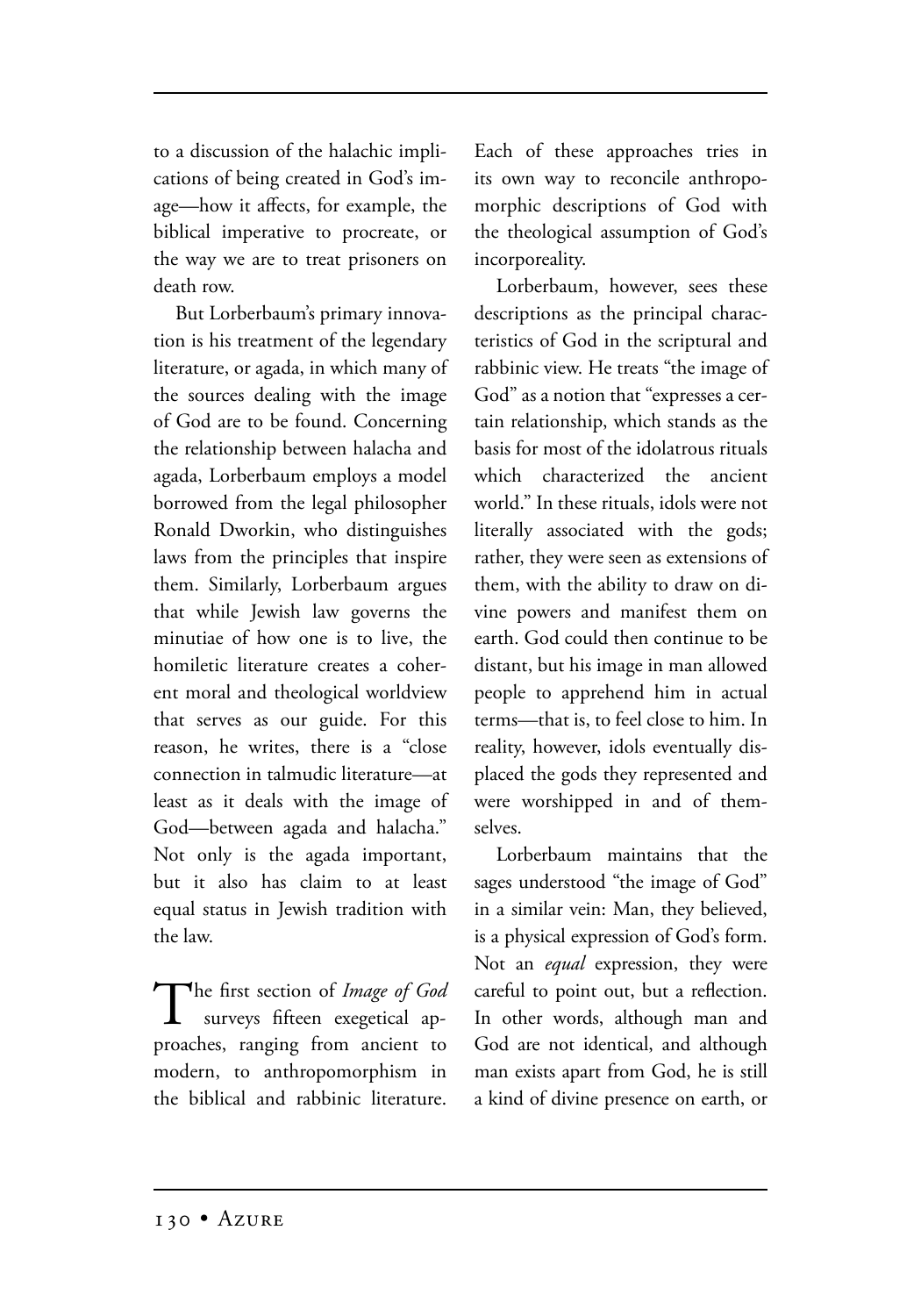what may be called a "projection of God." As Lorberbaum explains:

There is another difference between "innocent" anthropomorphism and the notion of man as the image of God. The naive version describes theophanies in human terms, but maintains a distance between God and man. Not so with the notion of the image of God, which blurs the distinction. God is made present through his image—in this case, man—which in turn becomes an extension of him.

But is this understanding of "the image of God" faithful to the biblical and rabbinic literature? Lorberbaum's view that man is an earthly manifestation of God actually contradicts the many sources which indicate an unbridgeable chasm separating man from God.

God explains to Moses, for example, that human beings cannot look at him directly, "for no man shall see me and live." In the words of Rabbi Elazar son of Rabbi Yossi, God transcends creation entirely: "I am the Eternal Shaddai—I am he, for the world and all its inhabitants are not worthy of my divinity." And Rabbi Yossi the son of Rabbi Halafta underscores the distance between the human and the divine when he asserts that "The divine presence has never descended [to earth], nor did Moses and Elijah ever ascend to heaven." These are but a few examples of a pervasive theme in the sacred texts that posits a hidden God beyond both physical reality and human perception.

Lorberbaum is well aware of the problematic nature of his argument, and to shore it up he turns to the theologian Edmond Cherbonnier, who in a seminal article called "The Logic of Biblical Anthropomorphism" compares the religious experience as presented in Scripture with the human experience. "Knowing the biblical God," wrote Cherbonnier, "is much like knowing the Other." The biblical God is by no means onedimensional; his character is complicated and unpredictable—almost humanly so. In fact, Lorberbaum argues, it is precisely this nearly human aspect of God that makes him ultimately unknowable to man. Just as man is incapable of fully apprehending another human being, he is similarly unable to reach a complete understanding of God. Hence even if we were to accept anthropomorphisms at face value, God would retain a dimension of incomprehensibility and mystery.

The main thrust of his book, it turns out, concerns not the anthropomorphic aspects of God, but the *theomorphic* aspects of man. Lorberbaum seeks not to diminish God by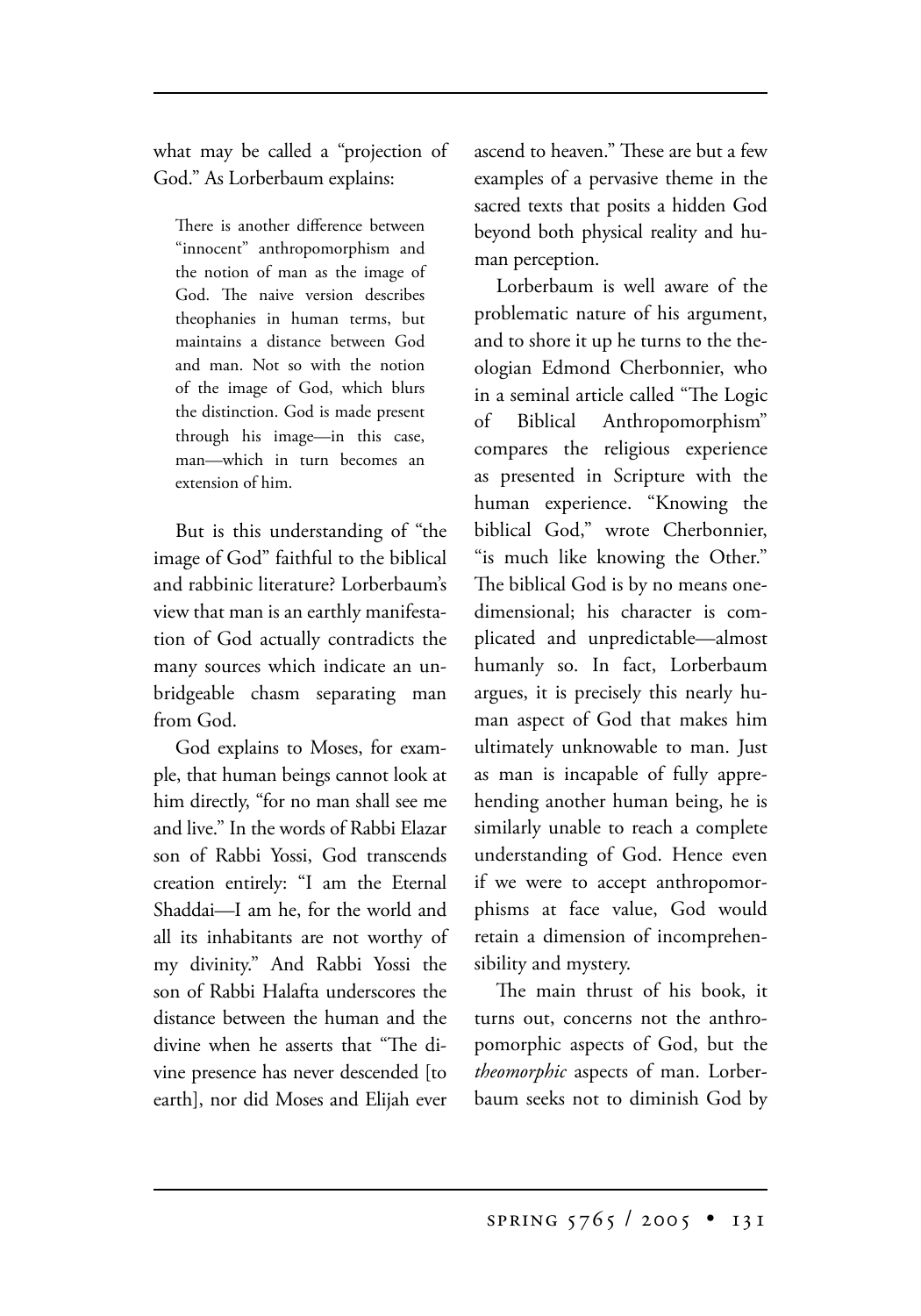comparing him to man, but to elevate man by means of his Godly elements. Lorberbaum's discussion of God's human characteristics merely serves to anchor his contention regarding man's Godly characteristics. If man was literally created in the image of God, he is indeed worthy of veneration. If, however, there were no equivalence between man and an entirely abstract, transcendent God, man's value would be diminished.

Tltimately, however much Lor berbaum's extensive research demonstrates man's centrality in Jewish thought, and the importance of this idea in establishing a humanistic approach to religion, his assertion that the biblical and rabbinic literature present an anthropomorphic conceptualization of God is simply not convincing. In the end, time-honored readings still offer truer solutions to the questions he poses.

Elliot Wolfson, professor of Hebrew and Judaic studies at New York University, offers one such reading. Humanizing references to God in traditional sources, he says, are designed simply to enable human beings to imagine God in the mind's eye. Wolfson's term for this view is "docetism," a word borrowed from the early Christian sects that denied Jesus' humanity, claiming that all stories about the Christian savior as a man are fictional. Anthropomorphic expressions in the Bible, the Talmud, and medieval mystical literature can, in Wolfson's view, all be interpreted as types of docetism that seek to give man the tools with which to imagine a transcendent God. When God is portrayed as a warrior or a force of nature, for example, these are only constructs that aim to represent what exists beyond any tangible experience.

Lorberbaum, rejects Wolfson's premise on the grounds that it is not provable. In so doing, however, he ignores the large body of evidence that points to the pervasive influence of docetism on talmudic literature. For example, one midrash that deals with a verse describing the transmission of the Tora at Mount Sinai reads as follows: "And Mount Sinai was engulfed in smoke, since the Eternal had descended upon it in fire; and the smoke thereof ascended as the smoke of a furnace." The text is problematic on two counts: First, it appears that the phrase "and the smoke thereof ascended as the smoke" is redundant. Second, the comparison of the smoke on the mountain to a furnace contradicts the description of Mount Sinai as being completely ablaze. The midrash replies that the Creator sought to minimize the awesome event to allow the human mind to comprehend it, or, as the midrash says, "to